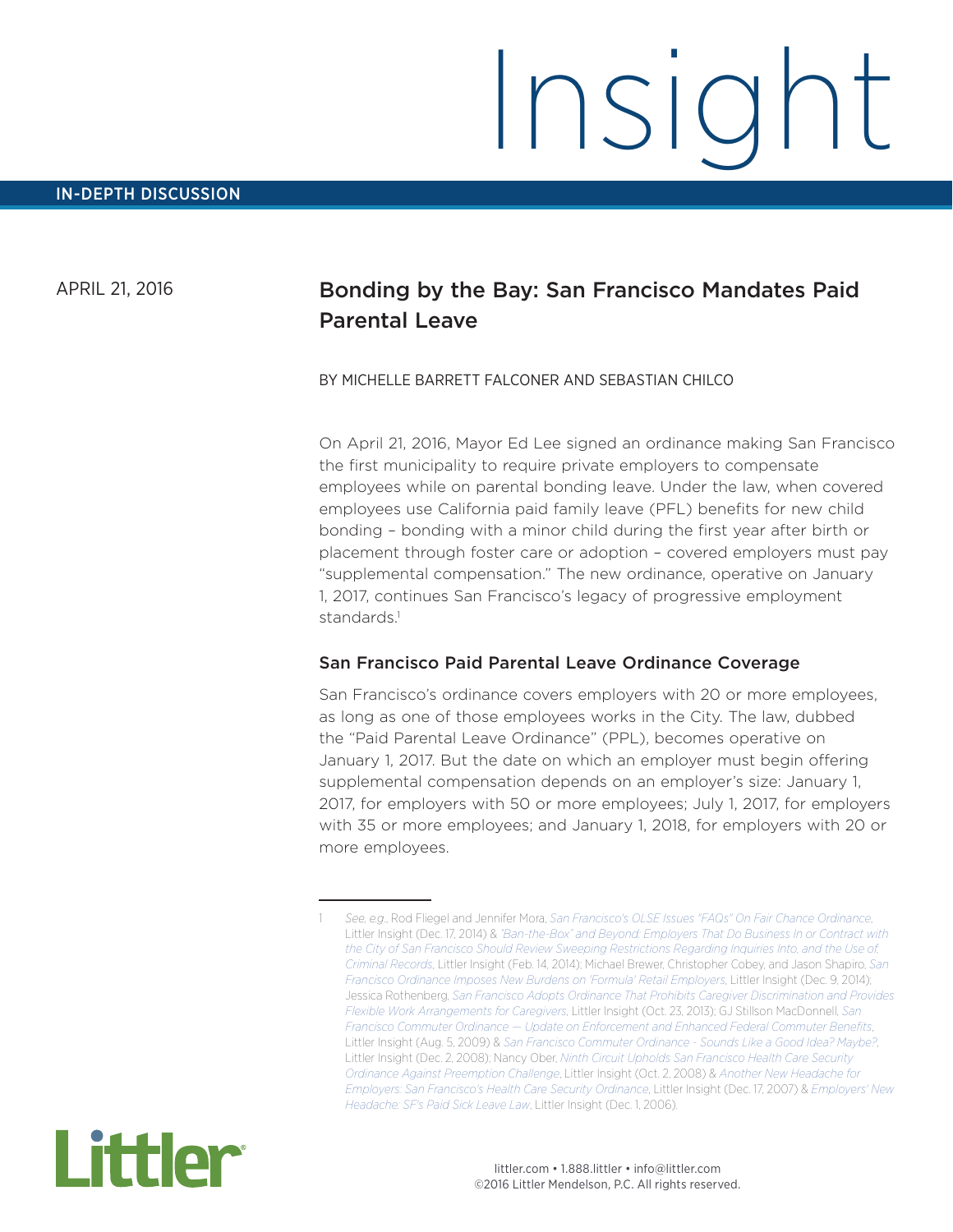San Francisco's PPL supplemental compensation is available to employees (including part-time and temporary employees) of a covered employer, and is applicable starting after the employee has been employed for 180 days. To be eligible, the employee must work at least eight hours per week (and at least 40% of the employee's total weekly hours must be within San Francisco).2 Finally, the employee must be considered eligible, by the State of California, to receive California PFL benefits to bond with a new child.

The ordinance does not apply to employees covered by a bona fide collective bargaining agreement (CBA) if its requirements are expressly waived in clear and unambiguous terms or the CBA was entered into before the law's effective date.<sup>3</sup>

# What is California Paid Family Leave?4

California PFL is a state-run benefits program providing partial wage replacement to eligible workers suffering wage loss when they take leave from work to care for a seriously ill child, parent, parent-in-law, grandparent, grandchild, sibling, spouse, or registered domestic partner, or to bond with a new child.<sup>5</sup> Eligible workers can receive up to six weeks of benefits during a 12-month period. The program is funded through state disability insurance contributions.

# Determining San Francisco Paid Parental Leave Supplemental Compensation

For claims beginning on or after January 1, 2016, California's PFL benefit program provides a maximum weekly benefit of \$1,129 (55% of weekly wages for an employee with an annual salary of \$106,647.32).<sup>6</sup> For claims beginning on or after January 1, 2018, but before January 1, 2022, the maximum weekly benefit will increase to either 60 or 70% of weekly wages, subject to an established maximum weekly benefit.7 Under the PPL ordinance, the amount of San Francisco supplemental compensation an employer would pay is the difference between the employee's current normal gross weekly wage and state benefits received.<sup>8</sup>

An employee receiving California PFL benefits cannot receive San Francisco supplemental compensation if the amount of California PFL benefits and San Francisco PPL compensation combined would exceed the employee's normal gross weekly wage. Accordingly, an employee must either provide his or her employer a copy of the Notice of Computation of California Paid Family Leave Benefits or other legally authorized statement, or authorize the state to disclose the weekly benefit amount to the employer. If an employee does not do so, the employer is not required to provide supplemental compensation.

<sup>2</sup> If employees' weekly work hours fluctuate from week to week, whether the 8/40 requirement is met is determined using the weekly hours during the three monthly, six bi-weekly or semi-monthly, or 12 weekly pay periods immediately preceding the use of California PFL benefits, excluding periods of unpaid leave, but in no case are pay periods worked more than 26 weeks before the use of California PFL benefits considered.

<sup>3</sup> However, the ordinance will apply to an existing CBA that is extended or expires after the law takes effect.

<sup>4</sup> To learn more about California's PFL benefits program, see Garry Mathiason and Michelle Barrett Falconer, *[California's New Legislation Providing for Paid](http://www.littler.com/californias-new-legislation-providing-paid-family-and-medical-leave-raises-significant)  [Family and Medical Leave Raises Significant Implementation Questions and Challenges for Employers](http://www.littler.com/californias-new-legislation-providing-paid-family-and-medical-leave-raises-significant)*, Littler Insight (Oct. 31, 2002).

<sup>5</sup> According to the bill's findings, through 2014 approximately 90% of California PFL claims have been for bonding with a new child.

<sup>6</sup> To qualify for the maximum weekly benefit, an individual must earn at least \$26,661.83 in a calendar quarter during the base period. See Employment Development Department Form DE 2588 (Rev. 11 (12-15), found at: *[http://www.edd.ca.gov/disability/di\\_forms\\_and\\_publications.htm](http://www.edd.ca.gov/disability/di_forms_and_publications.htm)* (mis-labeled as Form DE 2588 – Rev. 10 (12-14)).

If wages paid during the highest-earning quarter of the individual's base period are \$929 or more, but less than one-third of the state average quarterly wage, 70% of weekly wages in the highest-earning quarter. If wages paid during the highest-earning quarter are one-third of the state average quarterly wage or more, then either: A) 23.3% of the state average weekly wage; or B) 60% of weekly wages in the highest-earning quarter. *See* Cal. Unempl. Ins. Code § 2655, et seq., amended April 11, 2016.

<sup>8</sup> If an employee's weekly wage fluctuates, the normal gross weekly wage is calculated using an employee's average weekly earnings during the three monthly, six bi-weekly or semi-monthly, or 12 weekly pay periods immediately preceding California PFL benefits use, excluding periods of unpaid leave, but in no case are pay periods more than 26 weeks before California PFL use considered unless the employees worked less than 26 weeks, in which case the weekly wage is based on the employee's average weekly earnings during employment. If the California PFL benefit amount is based on earnings in a calendar quarter when the employee did not work for a covered employer, or when the employee earned a higher weekly wage from the covered employer than when leave occurs, supplemental compensation is based on the employee's current position.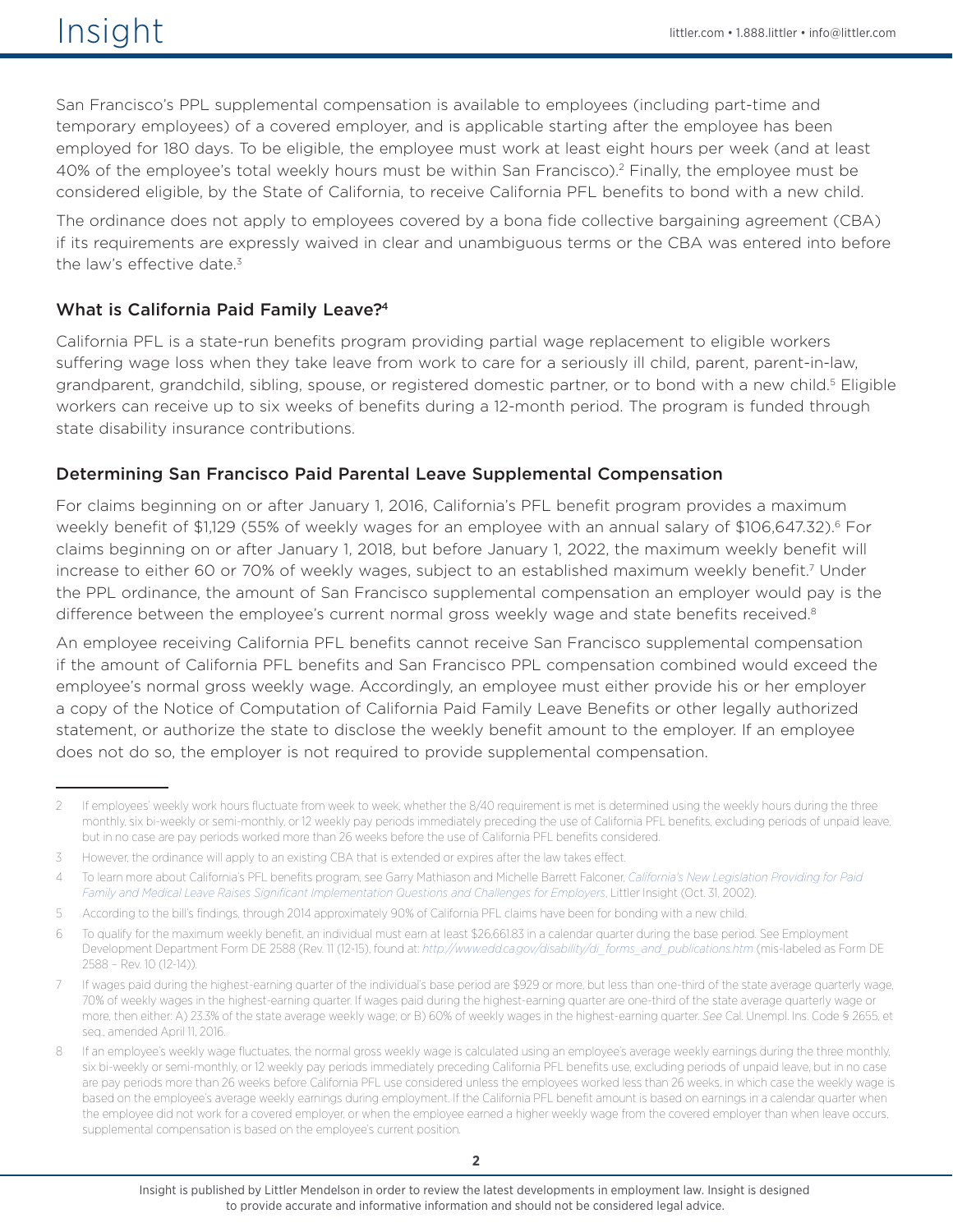When an employee works for more than one employer, the employee must supply each covered employer a copy of the Notice of Computation of California Paid Family Leave Benefits or other legally authorized statement, and a signed form with information about wages from all employers during the 90-day period before use of California PFL benefits begins. If notice is not provided, the covered employers are not required to provide San Francisco supplemental compensation. If notice is provided, supplemental compensation is apportioned among employers. If 80% of weekly wages comes from covered employer A and 20% from covered employer B, each pays supplemental compensation proportionally. However, if 20% comes from an employer that is not a covered employer, covered employer A meets its San Francisco PPL obligation by paying 80% of the employee's supplemental compensation. It is not required to pay the other 20%.

# Administering & Paying for Leave

If an employer's policy provides at least six consecutive weeks<sup>9</sup> of fully-paid parental leave in any 12-month period for new child bonding, regardless of whether it includes California PFL benefits, the employer is not required to provide supplemental compensation.

At their discretion, in order to more easily meet the San Francisco PPL requirements, employers can require employees to use up to two weeks of accrued vacation when California PFL starts.<sup>10</sup> If an employee does not agree to use his or her accrued vacation, the employer is not required to provide supplemental compensation.<sup>11</sup>

To receive San Francisco supplemental compensation, an employee must sign a form created by San Francisco's Office of Labor Standards Enforcement (OLSE), agreeing to reimburse supplemental compensation received, in full, if he or she voluntarily separates from employment within 90 days of the end of his or her leave period, if the employer makes a written reimbursement request.

If employers pay California PFL benefits via a state-approved voluntary disability insurance plan, they comply with San Francisco PPL requirements by paying supplemental compensation through the plan or to employees directly.

If an employee is terminated during a bonding leave where the employee is receiving California PFL benefits, the employer's San Francisco PPL obligation continues for the remainder of the PFL benefits period.

# Posting & Recordkeeping Obligations

Covered employers must conspicuously post an OLSE-created notice at each workplace or job site where any covered employee works that informs employees about their San Francisco PPL rights. Notices must be posted in English, Spanish, Chinese, and any language spoken by at least five percent of employees at the workplace or site.

Employers must keep records documenting supplemental compensation paid for three years. If an issue arises concerning an employee's entitlement to supplemental compensation and adequate records are not kept, it is presumed the employer violated the ordinance absent clear and convincing evidence otherwise.

<sup>9</sup> Unless an employee elects otherwise.

<sup>10</sup> Additionally, under the state's PFL benefits law, employers may require employees to take two weeks of accrued vacation prior to initially receiving California PFL benefits. The San Francisco ordinance does not reference the required use of accrued paid sick leave employers mandated under San Francisco's Paid Sick Leave Ordinance (PSLO). This is likely because neither the PSLO, nor any proposed paid sick leave amendments, authorize that sick leave be used to bond with a new child.

<sup>11</sup> This term may conflict with at least the California Family Rights Act (CFRA) which states that an employer may not mandate an employee's use of employerprovided paid time off benefits if the leave is paid, e.g., such as when an employee is receiving wage replacement benefits under the State's PFL benefit (wage replacement) program.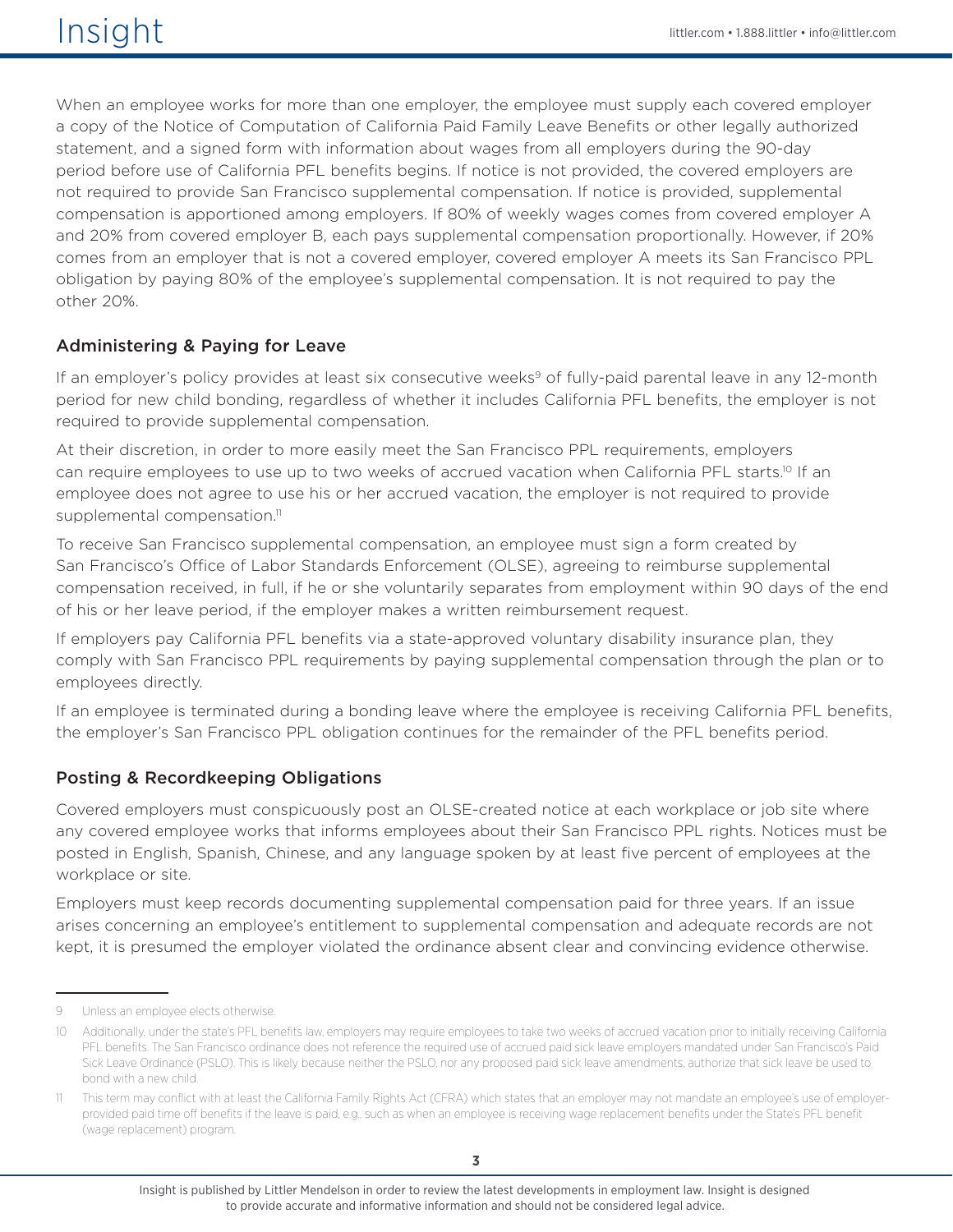# Prohibited Acts

Reducing an employee's wages during a covered leave period or within 90 days of making a request or application for California PFL creates a rebuttable presumption that the employer acted to reduce its San Francisco supplemental compensation obligation, unless the employer provides clear and convincing evidence the reduction was solely for a different reason.

Covered employers cannot interfere with, restrain, or deny the attempted or actual exercise of a right protected under the ordinance. Additionally, the PPL prohibits a covered employer or any other person from threatening to or actually discharging, demoting, suspending, or in any manner discriminating or taking adverse action against a person for exercising – even if mistakenly but in good faith – protected rights, including but not limited to the right to: request supplemental compensation; file a complaint or inform any person about an employer's alleged violation; cooperate with an OLSE investigation of an alleged violation; or inform any person of his or her possible rights. Taking adverse action against a person within 90 days of exercising a protected right creates a rebuttable presumption of retaliation, unless the employer provides clear and convincing evidence the action was solely for a different reason.

# Enforcement

Complaints can be filed with OLSE, which will investigate alleged violations. It can order temporary or interim relief to mitigate a possible violation or maintain the status quo pending a full investigation or hearing. After a full hearing, it can order appropriate relief, including but not limited to payment of unlawfully withheld supplemental compensation as well as an administrative penalty (three times the amount of withheld supplemental compensation or \$250, whichever is greater) to each employee or person whose rights were violated, and interest on amounts due and unpaid. If the violation caused harm to an employee or any other person, or violated their rights (e.g., posting or retaliation violations), the penalty must also include \$50 to each individual whose rights were violated for each day or portion thereof the violation occurred or continued. To compensate the City for investigating and remedying violations, OLSE can also order a violator to pay San Francisco up to \$50 for each day or portion thereof, and each aggrieved individual for whom, a violation occurred or continued. Also, it can request San Francisco agencies or departments to revoke or suspend registration certificates, permits, or licenses requested or held by the employer until violations are remedied. Additionally, OLSE can file a civil action.

The law provides a private right of action for aggrieved individuals and entities whose members are aggrieved. However, first written notice of intent to file suit must be served on OLSE and the City Attorney, which must include a statement of the grounds for believing a violation occurred. Moreover, a private suit cannot be filed if, within 90 days from the date the notice is served: the City files a civil action; informs the person or entity in writing it found probable cause to believe a violation occurred and intends to initiate administrative action; or informs the person or entity in writing it determined no violation occurred. But, if the City does not file suit or provide written notice within the 90-day period, a private lawsuit can be filed and the statute of limitations is tolled during the 90-day period.<sup>12</sup> A successful plaintiff can recover appropriate legal or equitable relief, including, but not limited to: reinstatement; back pay; supplemental compensation unlawfully withheld (plus the greater of \$250 or three times the dollar amount withheld); liquidated damages (\$50 to each individual whose rights were violated for each day or portion thereof the violation occurred or continued); injunctive relief; reasonable attorneys' fees and costs; and interest on amounts due and unpaid.<sup>13</sup>

<sup>12</sup> During the pendency of a civil action, OLSE cannot proceed with administrative enforcement.

<sup>13</sup> If suit is filed on the public's behalf under state law, only equitable, injunctive or restitutionary relief, and reasonable attorneys' fees and costs, can be awarded.